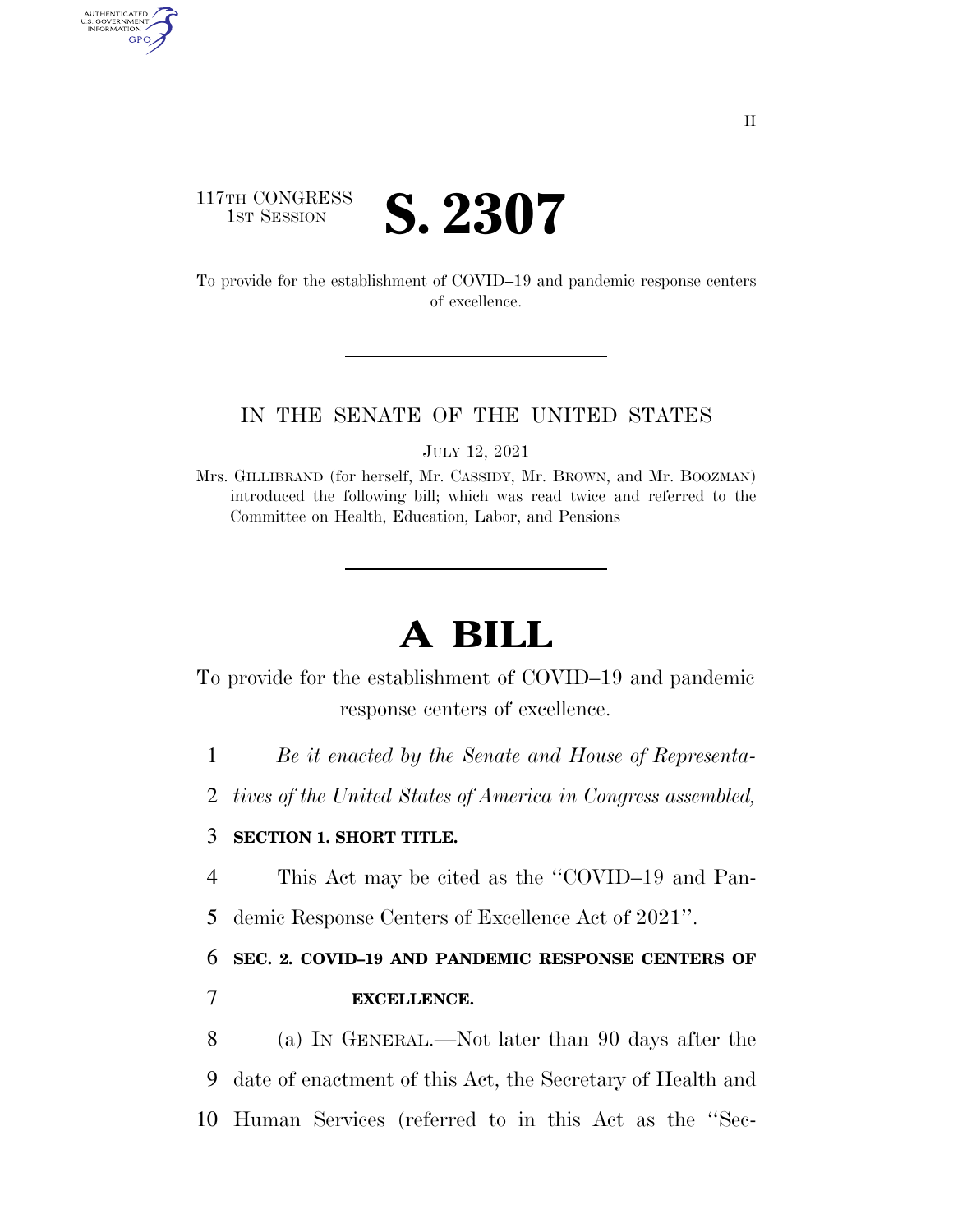| $\mathbf{1}$   | retary") shall award grants, contracts, or cooperative    |
|----------------|-----------------------------------------------------------|
| $\overline{2}$ | agreements to academic medical centers for the establish- |
| 3              | ment or continued support of not less than 10 centers of  |
| 4              | excellence to address issues associated with—             |
| 5              | $(1)$ COVID-19, including-                                |
| 6              | (A) testing and diagnostics, including                    |
| 7              | availability and accessibility;                           |
| 8              | (B) patient care, including related follow-               |
| 9              | up care for COVID-19 survivors;                           |
| 10             | (C) best practices in the use of supplies                 |
| 11             | and therapeutics;                                         |
| 12             | (D) mental health treatment of frontline                  |
| 13             | health care workers and other caregivers;                 |
| 14             | (E) health, health care disparities, and                  |
| 15             | best practices for promoting health equity;               |
| 16             | $(F)$ research; and                                       |
| 17             | (G) education and training, including for                 |
| 18             | health professionals, scientists, and commu-              |
| 19             | nities; and                                               |
| 20             | (2) future pandemic preparedness and response,            |
| 21             | including the priorities described in paragraph $(1)$ —   |
| 22             | (A) working in a coordinated fashion with                 |
| 23             | the advisory committee under subsection (c)               |
| 24             | and respective State and local health authorities         |
| 25             | for the purposes of disseminating information,            |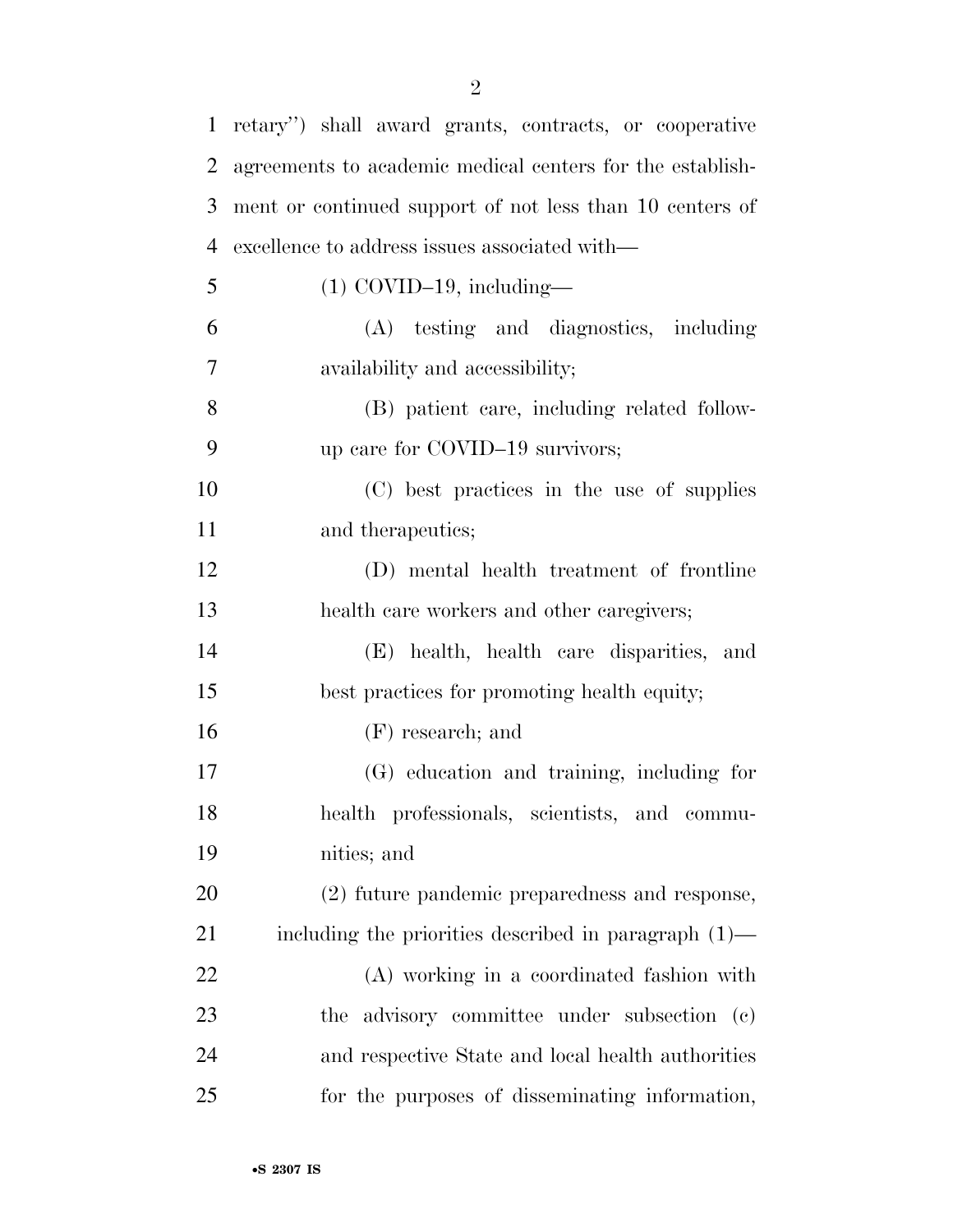| $\mathbf{1}$   | best practices, and other such public health-re-         |
|----------------|----------------------------------------------------------|
| $\overline{2}$ | lated measures; and                                      |
| 3              | (B) readiness to conduct or contribute to                |
| $\overline{4}$ | basic, clinical, and translational research into         |
| 5              | novel or existing public health threats to save          |
| 6              | lives, which is not limited to participating in di-      |
| 7              | verse clinical trial research or vaccine, diag-          |
| 8              | nostic, or the rappeutic development, however ap-        |
| 9              | propriate.                                               |
| 10             | (b) ELIGIBILITY.—To be eligible to receive a grant,      |
| 11             | contract, or cooperative agreement under subsection (a), |
| 12             | an entity shall—                                         |
| 13             | $(1)$ be an academic medical center; and                 |
|                |                                                          |
| 14             | (2) submit to the Secretary of Health and                |
| 15             | Human Services an application at such time, in such      |
| 16             | manner, and containing such information as the Sec-      |
| 17             | retary may require, including a description of—          |
| 18             | (A) how the entity will conduct or con-                  |
| 19             | tribute to the activities described in such sub-         |
| 20             | section;                                                 |
| 21             | (B) how many individuals with COVID-19                   |
| 22             | the entity has cared for and the entity's contin-        |
| 23             | ued capacity and expertise to provide such care,         |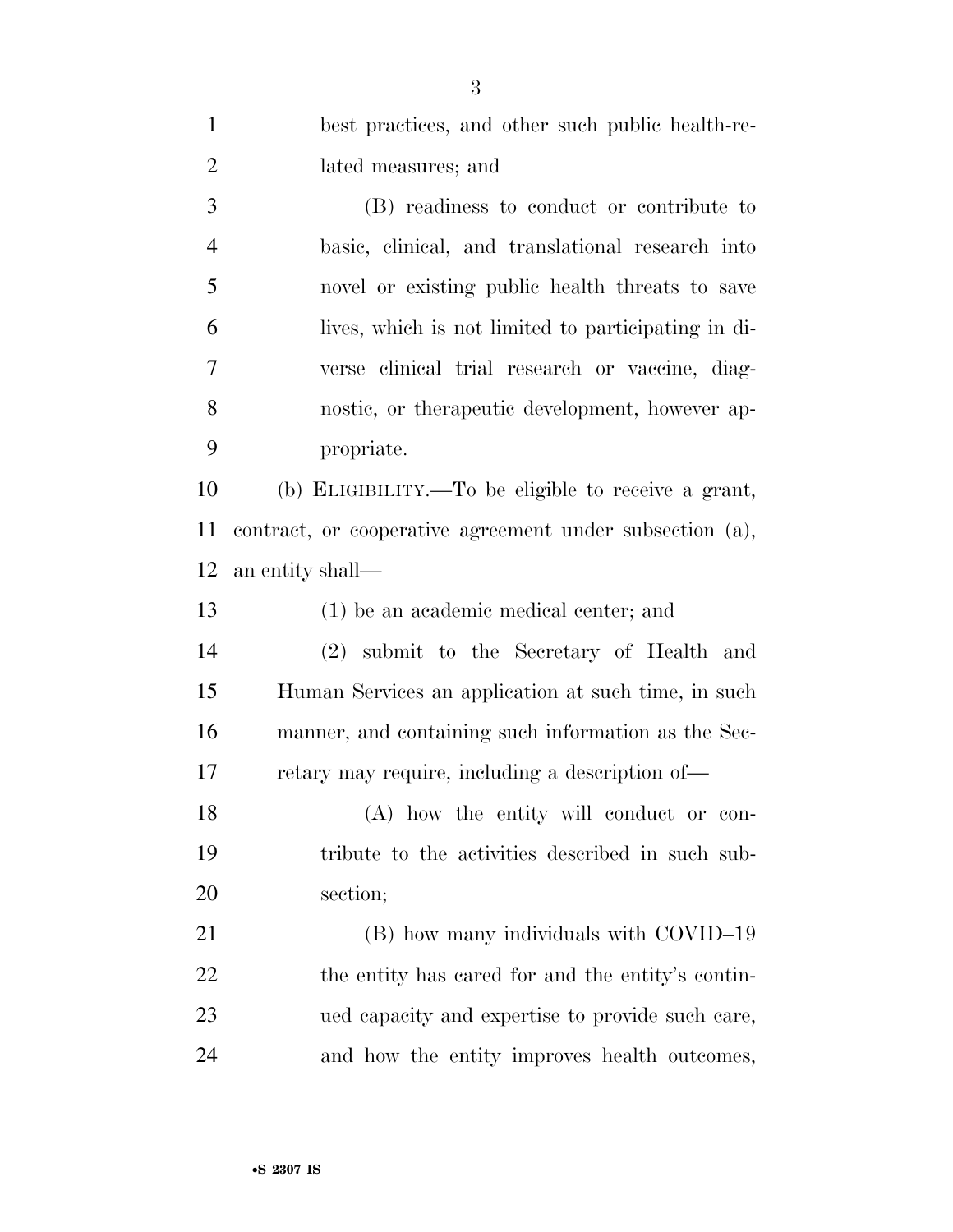| $\mathbf{1}$   | and reduces health inequities among such indi-   |
|----------------|--------------------------------------------------|
| $\overline{2}$ | viduals;                                         |
| 3              | (C) how the entity plans to comprehen-           |
| $\overline{4}$ | sively care for COVID-19 survivors;              |
| 5              | (D) how the entity identifies and addresses      |
| 6              | the mental health needs of the frontline health  |
| 7              | care workforce to ensure the ability of such in- |
| 8              | dividuals to continue to care for the community, |
| 9              | in addition to current and future COVID-19       |
| 10             | patients;                                        |
| 11             | (E) how the entity will conduct research         |
| 12             | and address health and health care inequities    |
| 13             | by identifying, implementing, or developing      |
| 14             | COVID-19 evidenced-based strategies and          |
| 15             | interventions and engaging the populations       |
| 16             | heavily impacted by COVID-19 in their com-       |
| 17             | munity;                                          |
| 18             | (F) how the entity will engage with the          |
| 19             | community and share information concerning       |
| 20             | COVID-19 basic, clinical, translational, and     |
| 21             | implementation research, including vaccine re-   |
| 22             | search;                                          |
| 23             | (G) the most significant risk factors and        |
| 24             | comorbidities of COVID-19 patients observed      |
| 25             | by the entity and strategies employed by the en- |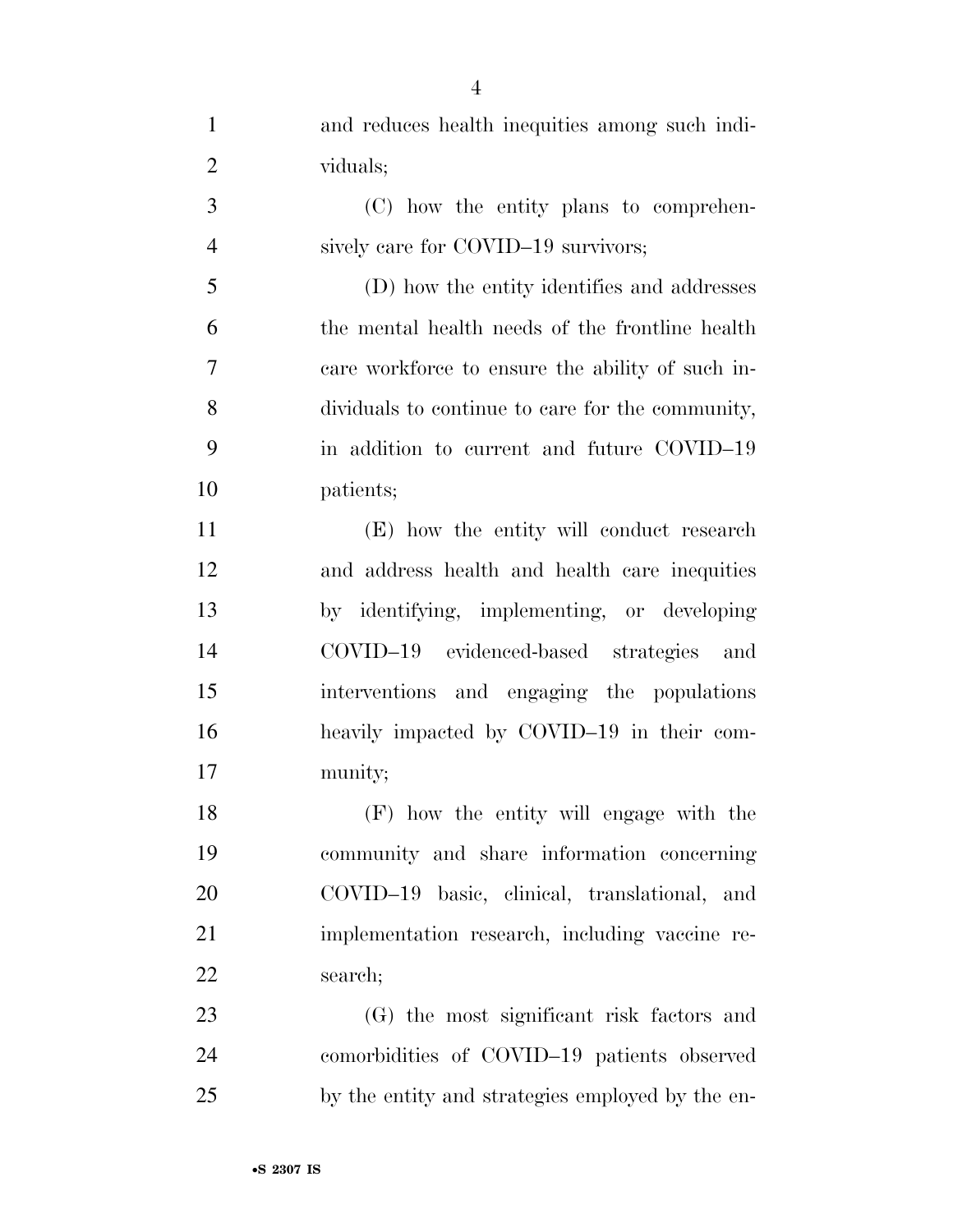| $\mathbf{1}$   | tity to reduce the risk of COVID-19 trans-         |
|----------------|----------------------------------------------------|
| $\overline{2}$ | mission;                                           |
| 3              | the long-term health effects of<br>(H)             |
| $\overline{4}$ | COVID-19 and effective treatments utilized by      |
| 5              | the entity to treat those infected with COVID-     |
| 6              | 19;                                                |
| 7              | (I) secondary factors in COVID-19 mobil-           |
| 8              | ity and mortality identified by the entity, such   |
| 9              | as antibiotic resistant infections and blood clot- |
| 10             | ting disorders;                                    |
| 11             | (J) how the entity will collaborate with           |
| 12             | other health care institutions, public health      |
| 13             | agencies, and community-based organizations to     |
| 14             | ensure equitable care to marginalized and un-      |
| 15             | derserved populations, including rural and eth-    |
| 16             | nic minority communities;                          |
| 17             | (K) how the entity will conduct research           |
| 18             | involving the unique pathophysiology of            |
| 19             | COVID-19 in children and adolescents and the       |
| 20             | unique needs of pregnant women; and                |
| 21             | (L) how the entity is prepared to con-             |
| 22             | tribute to advance planning and real-time re-      |
| 23             | sponse efforts for subsequent outbreaks that       |
| 24             | present a significant potential to imminently be-  |
| 25             | come a national public health emergency.           |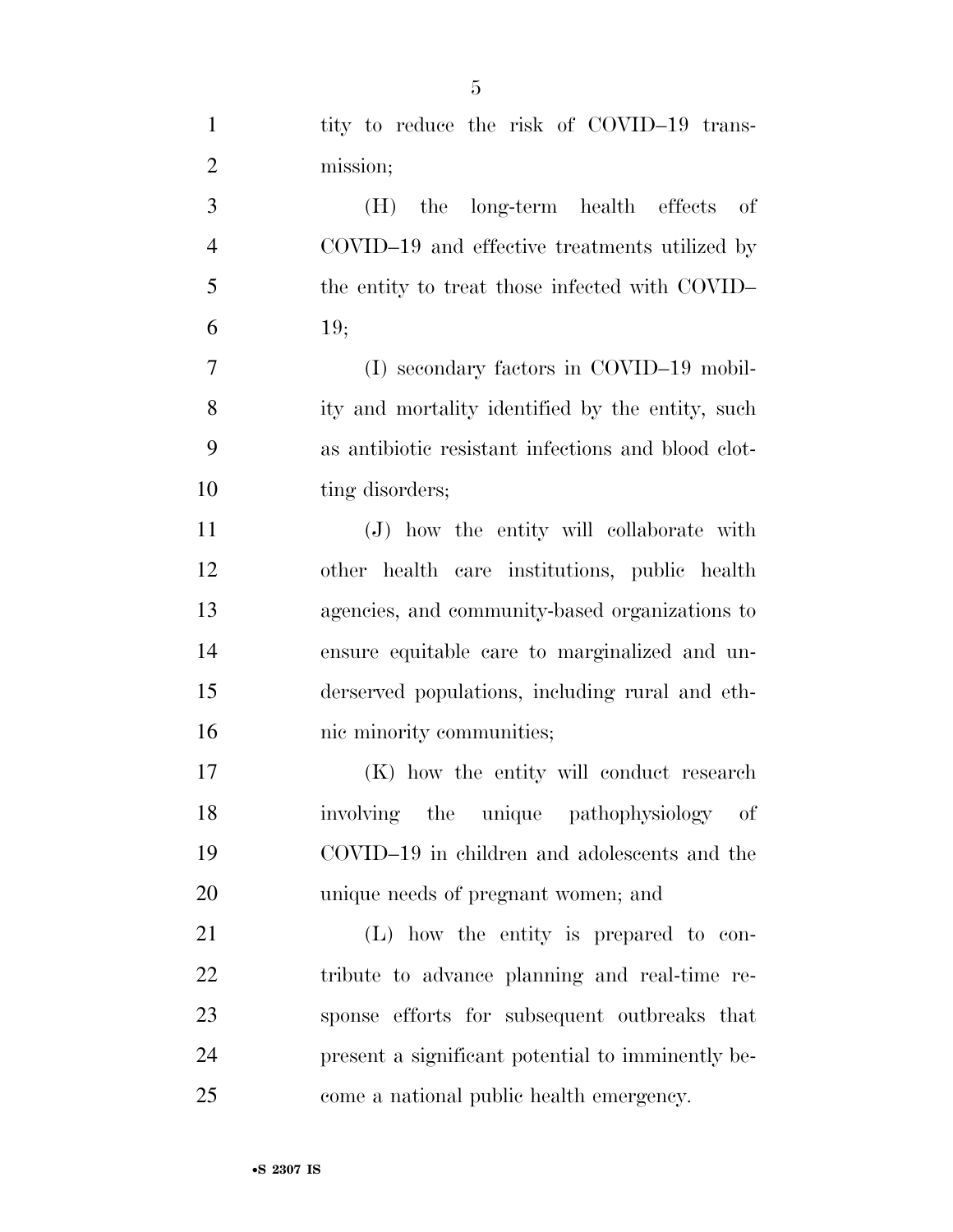| $\overline{2}$ | $(1)$ In GENERAL.—Not later than 1 year after        |
|----------------|------------------------------------------------------|
| 3              | the date of enactment of this Act, the Secretary     |
| $\overline{4}$ | shall establish an advisory committee to facilitate  |
| 5              | collaboration, information sharing, and the dissemi- |
| 6              | nation of best practices relating to the COVID-19    |
| 7              | pandemic, in addition to preparing for, monitoring,  |
| 8              | mitigating, and responding to future pandemics. The  |
| 9              | advisory committee shall be composed of a designee   |
| 10             | of each of the following:                            |
| 11             | (A) The Director of the Centers for Dis-             |
| 12             | ease Control and Prevention.                         |
| 13             | (B) The Director of the National Institutes          |
| 14             | of Health.                                           |
| 15             | (C) The Commissioner of Food and Drugs.              |
| 16             | (D) The Assistant Secretary for Prepared-            |
| 17             | ness and Response.                                   |
| 18             | (E) The Director of the Biomedical Ad-               |
| 19             | vanced Research and Development Authority.           |
| 20             | (F) The Secretary of Defense.                        |
| 21             | (G) A representative from each center of             |
| 22             | excellence under this section.                       |
| 23             | (H) Not more than 20 representatives                 |
| 24             | from national organizations that work with and       |
| 25             | are able to represent populations disproportion-     |

## (c) ADVISORY COMMITTEE.—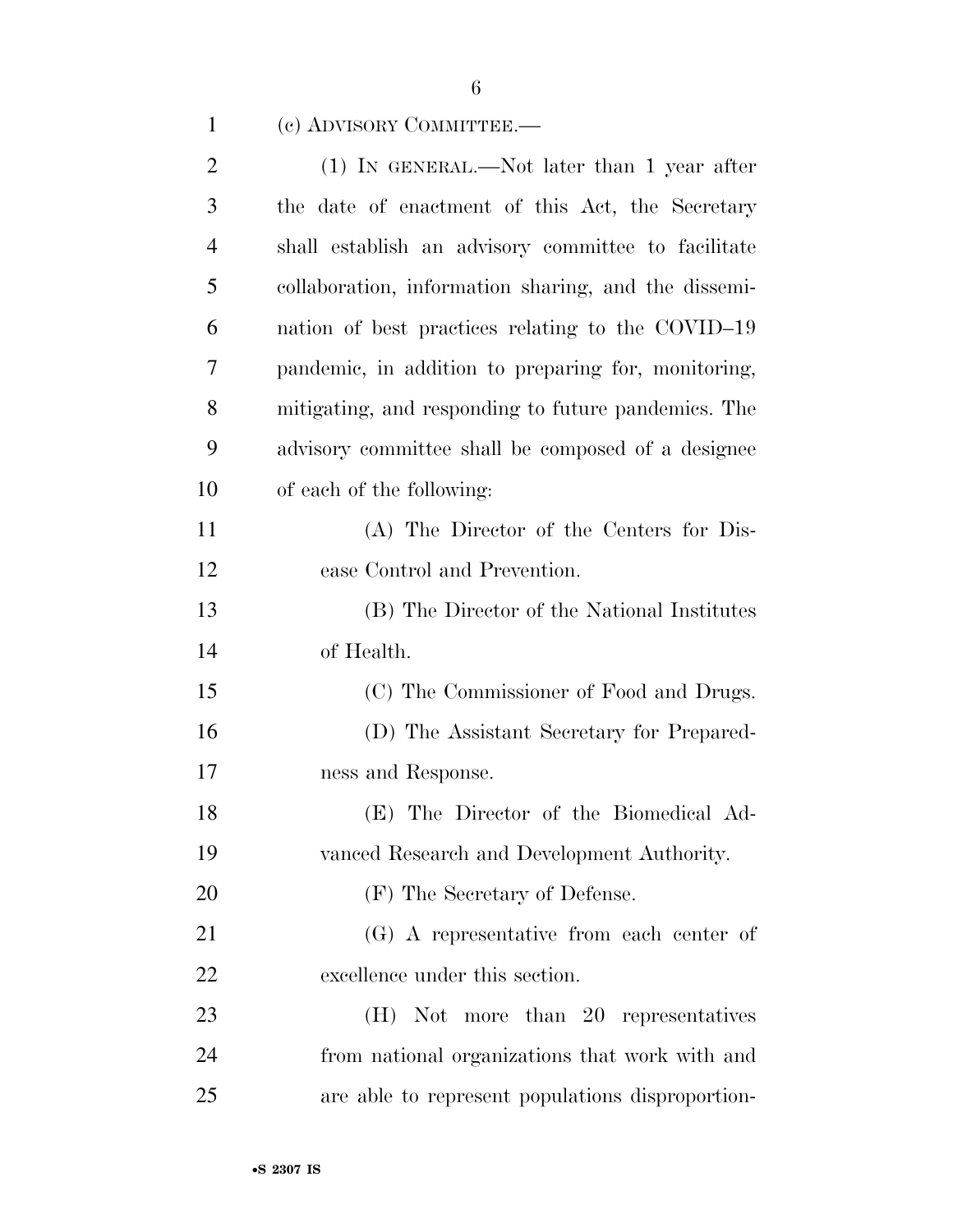| $\mathbf{1}$   | ally impacted by COVID-19, and populations                   |
|----------------|--------------------------------------------------------------|
| $\overline{2}$ | vulnerable for disproportionate impact during a              |
| 3              | subsequent pandemic, and other health dispari-               |
| $\overline{4}$ | ties.                                                        |
| 5              | (2) MEETINGS.—The advisory committee under                   |
| 6              | paragraph (1) shall convene not less than twice an-          |
| 7              | nually.                                                      |
| 8              | (d) COVID-19 AND PANDEMIC RESPONSE CENTERS                   |
| 9              | OF EXCELLENCE PROGRAM FUND.                                  |
| 10             | (1) ESTABLISHMENT OF FUND.—There is es-                      |
| 11             | tablished a fund to be known as the "COVID-19"               |
| 12             | and Pandemic Response Centers of Excellence Pro-             |
| 13             | gram Fund" (referred to in this section as the               |
| 14             | "Fund") to provide awards under this section.                |
| 15             | (2) APPROPRIATIONS.—Out of any funds in the                  |
| 16             | Treasury not otherwise appropriated, there are au-           |
| 17             | thorized to be appropriated, and there are appro-            |
| 18             | priated, to the Fund, $$500,000,000$ .                       |
| 19             | (e) AMOUNT OF AWARD.—With respect to each cen-               |
| 20             | ter that receives an award under subsection (a), the         |
| 21             | amount of such award shall be not less than \$10,000,000     |
| 22             | for fiscal year $2021$ , and $$5,000,000$ for each of fiscal |
| 23             | years 2022, 2023, 2024, 2025, and 2026.                      |

 (f) CONDITION.—Each center of excellence shall, as a condition of receipt of funds under subsection (a), sub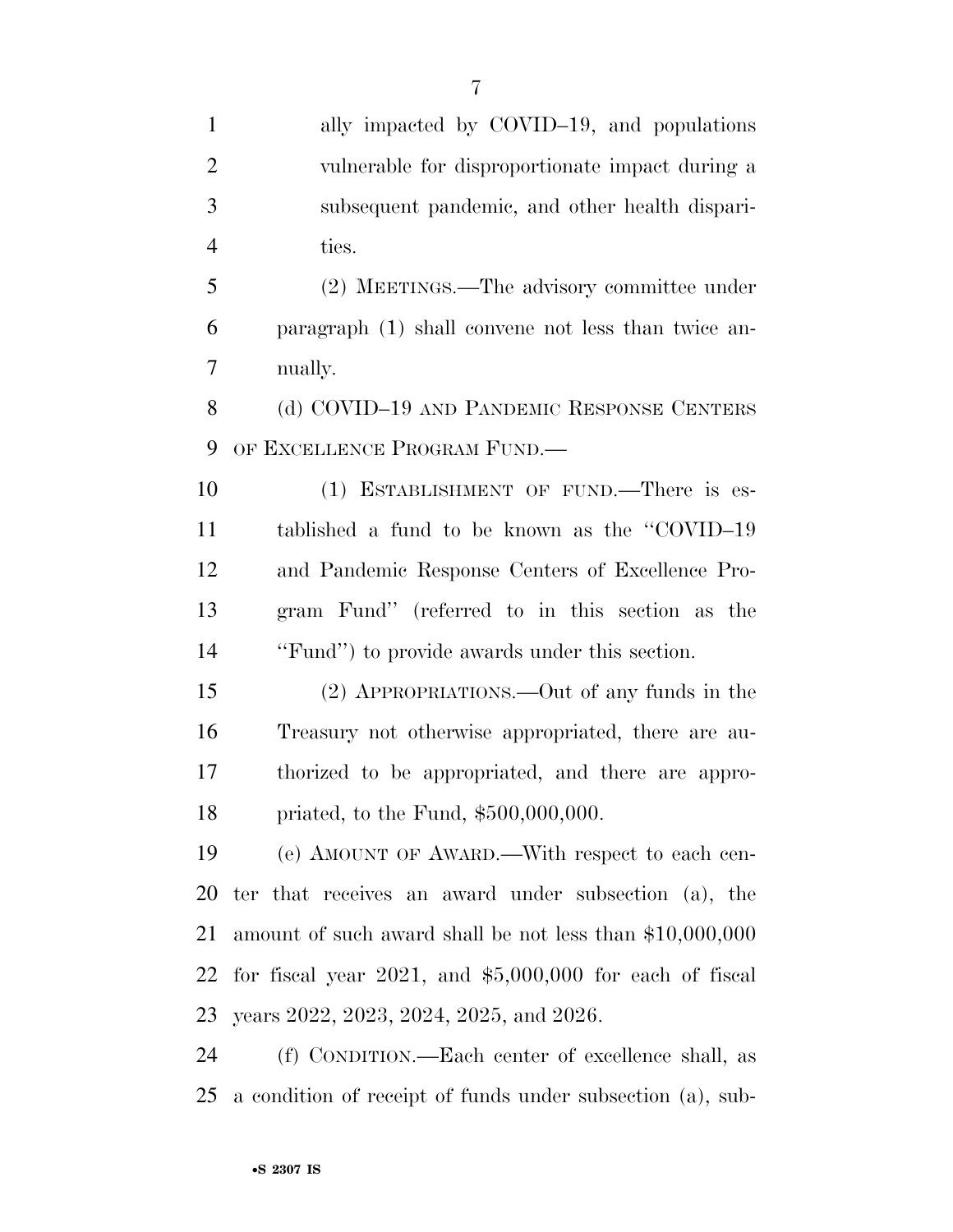mit to the Secretary a budget that describes the activities to be funded under the award, which may include the pur- chasing of equipment, costs related to construction, and other such activities that contribute to the center's ability to address the issues described in subsection (a) and to address and prepare for future pandemics.

 (g) REPORTING PROCESS.—An entity that receives an award under this section shall work with an office with- in the Department of Health and Human Services, as des- ignated by the Secretary, to submit progress reports and other such reports determined necessary by the Secretary. (h) ADVISORY COMMITTEE REPORTING.—Not later than 1 year after the date of enactment of this Act, and every year thereafter, the Advisory Committee shall sub- mit to the Committee on Health, Education, Labor, and Pensions of the Senate and the Committee on Energy and Commerce of the House of Representatives a report which shall include a synthesized analysis of all centers of excel- lence grantee findings, best practices determined for each item under paragraph (1) and (2) of subsection (a), policy recommendations, and other reports determined necessary by the Secretary.

23 (i) FACA.—The Federal Advisory Committee Act (5 U.S.C. App.) shall apply to this Act.